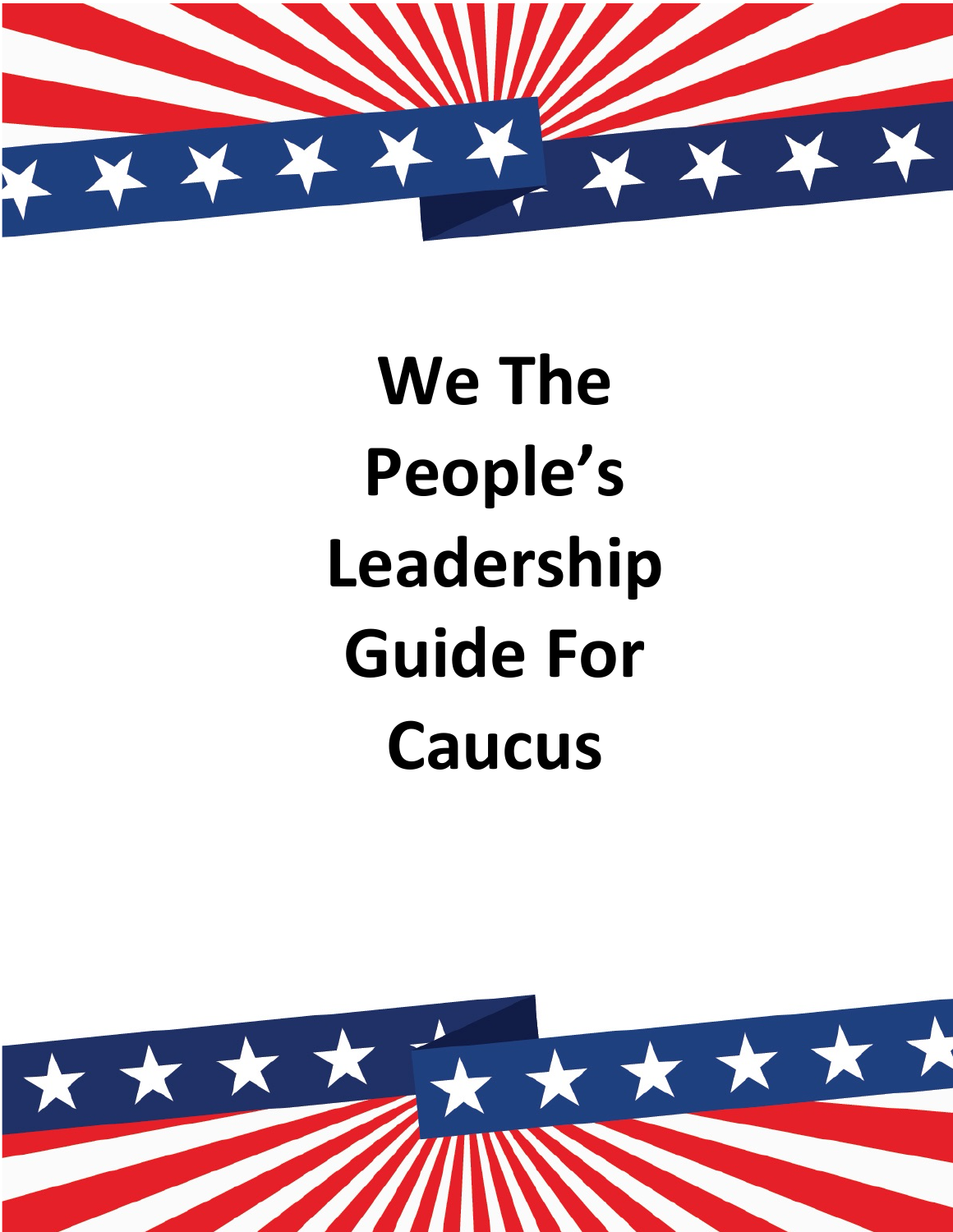#### Table of Contents

| <b>Sections</b>                     |                                                    |                |
|-------------------------------------|----------------------------------------------------|----------------|
| <b>PREFACE</b>                      |                                                    | $\overline{2}$ |
| YOUR JOB AS COUNTY CAUCUS LEAD      |                                                    | 3              |
| WHAT IS A PRECINCT COMMITTEEPERSON? |                                                    | 4              |
|                                     | Qualifications                                     |                |
|                                     | Job Description                                    |                |
|                                     | Top Duties of Successful Precinct Committee Person |                |
|                                     |                                                    |                |
| <b>KEYS TO SUCCESS</b>              |                                                    | 6              |
|                                     | Plan for Success                                   |                |
|                                     | <b>Build your Team</b>                             |                |
|                                     | Where to Find Volunteers                           |                |
|                                     | What Will Volunteers Do?                           |                |
|                                     |                                                    |                |
|                                     | <b>ASSEMBLIES</b>                                  |                |
|                                     | Delegates duties                                   |                |

Training Delegates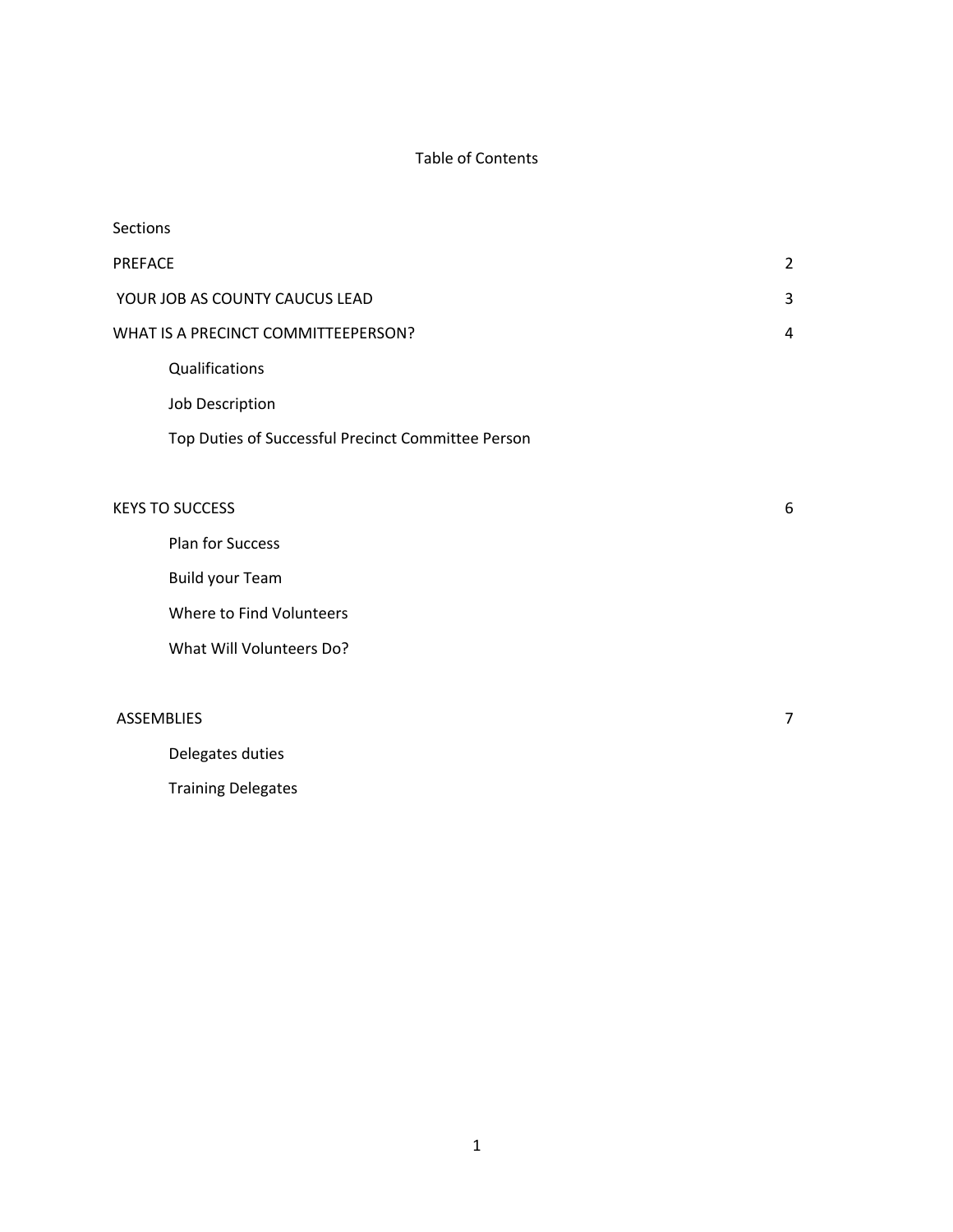## **Preface**

#### **What happens at Caucus?**

The main function of a caucus is to:

- Elect Precinct Committee Persons
- Elect Delegates & Alternates to County Assembly
- Conduct a local precinct straw poll for Governor.

Other business conducted at a caucus is to:

- Recruit election judges
- Recruit poll watcher volunteers
- Discuss issues and consider resolutions
- Recruit volunteers for CO Republican CD & State Assemblies
- Recruit volunteers for local Republican party activity

#### **Importance of the PCP**

Precinct Committee Persons (PCPs) are the most important link in making the political system work. They are the most effective representatives for advocating and defending our Party's principles and policies, elected officials, and candidates. PCPs are the party representatives who interact directly with the voters in their neighborhoods and build lasting relationships. Such relationships lead to friendships, and friendships, while valuable in and of themselves, will help inspire voters to participate in the election process. PCPs, elect delegates. Delegates elect the candidates who will get on the ballot right up to the Presidency. PCPs organize their neighborhoods, meet other voters face-to-face, ask questions, discuss important issues, and provide the information that will help educate and influence the voting preferences of their friends and neighbors.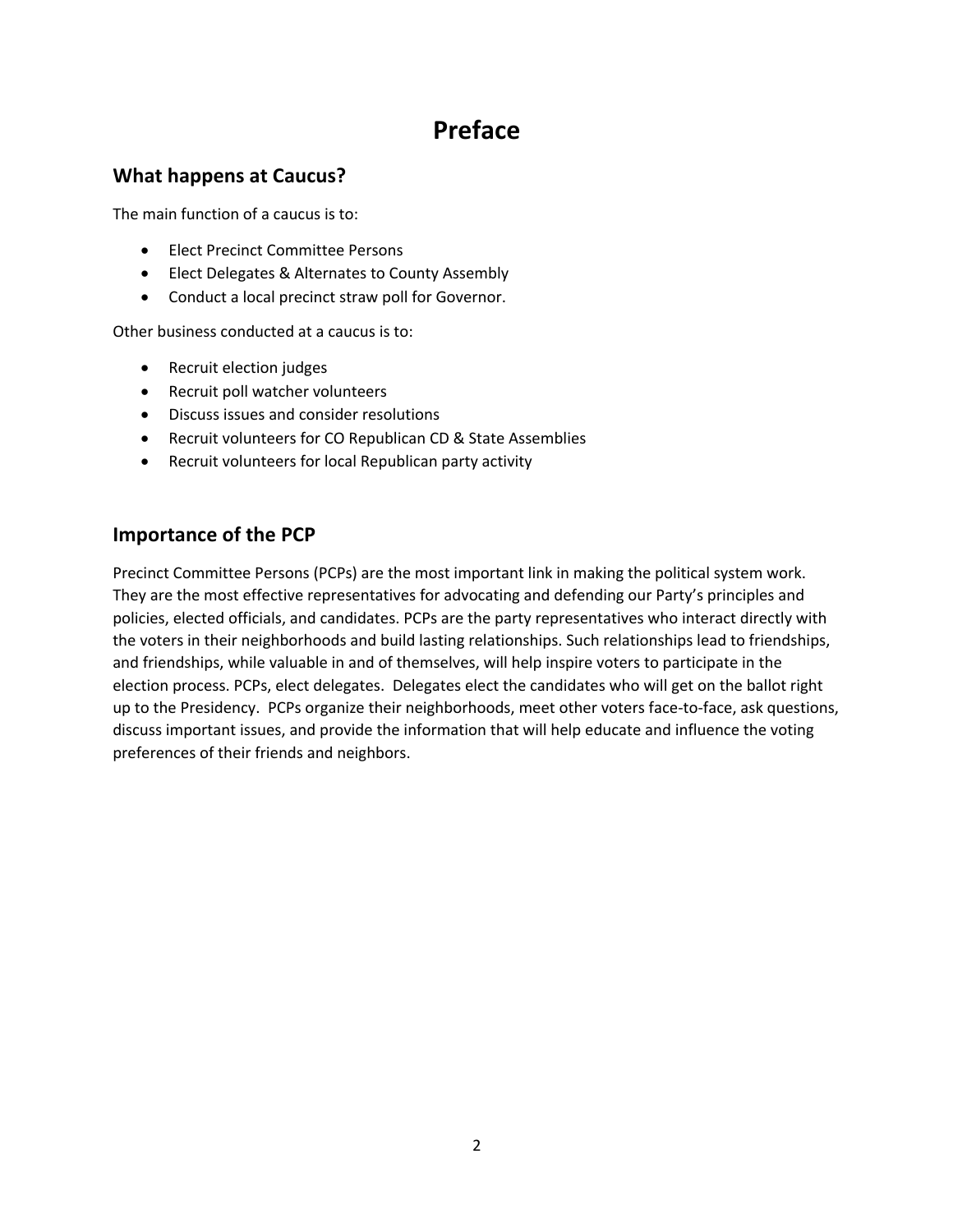### **1. YOUR JOB AS CAUCUS COUNTY LEAD**

- **1)** Recruit at least two county caucus leads
- **2)** Know your county and state by-laws
- **3)** Get a list of precincts that do not currently have PCPs and try to fill any PCP vacancies in precinct
- **4)** Work with present PCPs in precinct
- **5)** If the current PCP is not a worker, you will encourage your Precinct lead volunteers to do the work of a PCP
- **6)** Get volunteers to canvass
- **7)** Educate your neighbors about that Caucus process
- **8)** Recruit Delegates
- **9)** Create a timeline of tasks leading up to Caucus

For example:

By January, know your precinct number and any pertinent info about your precinct January  $1^{st}$  and January  $15^{th}$ , know your candidates January  $15^{th}$  to February  $1^{st}$ , train candidates February 1<sup>st</sup> to February 28th, identify delegates and train them March 1, Ask delegates to go to Caucus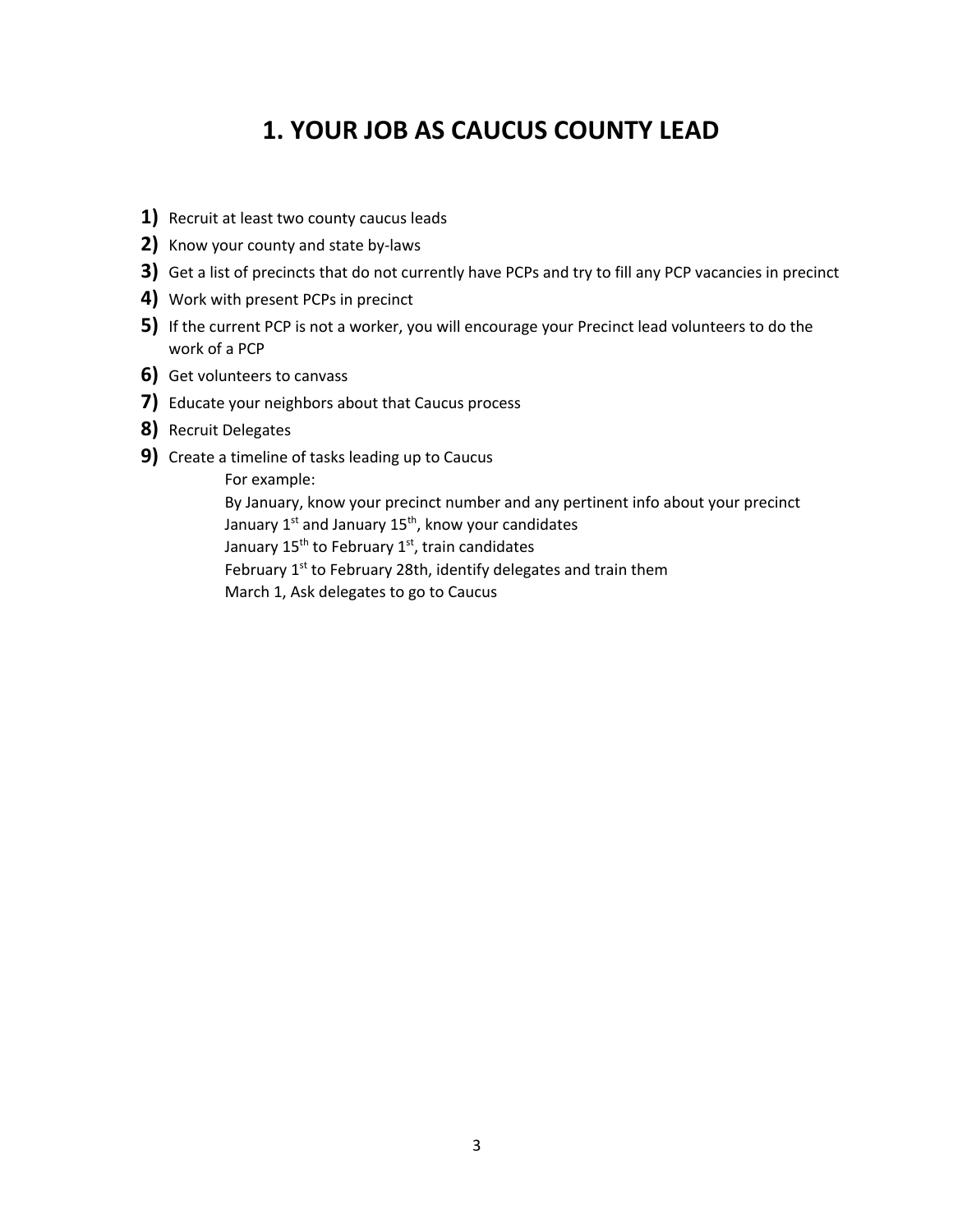# **What is a PCP?**

- 1) Precinct Committeeperson (PCPs) are elected at their Precinct Caucuses early in the evennumbered election years and will serve for two years.
- 2) Once elected, you will be provided with a list of all PCPs in your District.
- 3) PCPs are responsible for the planning, organization, coordination, and supervision of the Party activity within their Precincts.

#### **Qualifications of a PCP**

- 1) PCPs must be registered in the party within their Precinct.
- 2) PCPs must have the ability and willingness to work as part of a team within their Precinct.
- 3) PCPs will be actively supporting their pick of state and national House District and/or Senate candidates as well as local and statewide party candidates.
- 4) To vote in a Colorado Caucus, one must have:
	- a. Affiliated with the party at least 22 days before the Caucus,
	- b. Resided in that precinct for at least 30 days
	- c. Registered to vote no later than 29 days before the caucus

#### **Job Duties and Responsibilities of a PCP**

- 1) Organize precinct by neighborhoods
- 2) Recruit and train volunteers
- 3) Make a list of all volunteers
- 4) Canvass the precinct to identify all favorable voters. Lists of voters in your precinct can be accessed through your county Voter Database.
- 5) Distribute literature and information relating to Party candidates
- 6) Encourage voters to get to the polls on Election Day (Get Out The Vote GOTV)
- 7) Be the Party's year-round liaison in your precinct

#### **Top Duties of a Successful Precinct Committeeperson**

- 1) PCPs support the party candidates after the Primary Election. PCPs are the eyes, ears, and legs for candidates in your precinct.
- 2) PCPs are the "We the People base" of the Party. You are the liaison to the county party organization. This is a year-round commitment, which entails certain responsibilities; the most important is to keep in touch with your neighbors. Recruit and train volunteers. Maintain an updated list of Party voters in your precinct with phone numbers and emails when possible.
- 3) PCPs canvass their precinct, going door-to-door passing out literature for candidates and the party, as well as talking to voters.
- 4) PCPs identify voters. This information can be compiled and used later for special mailings and other projects.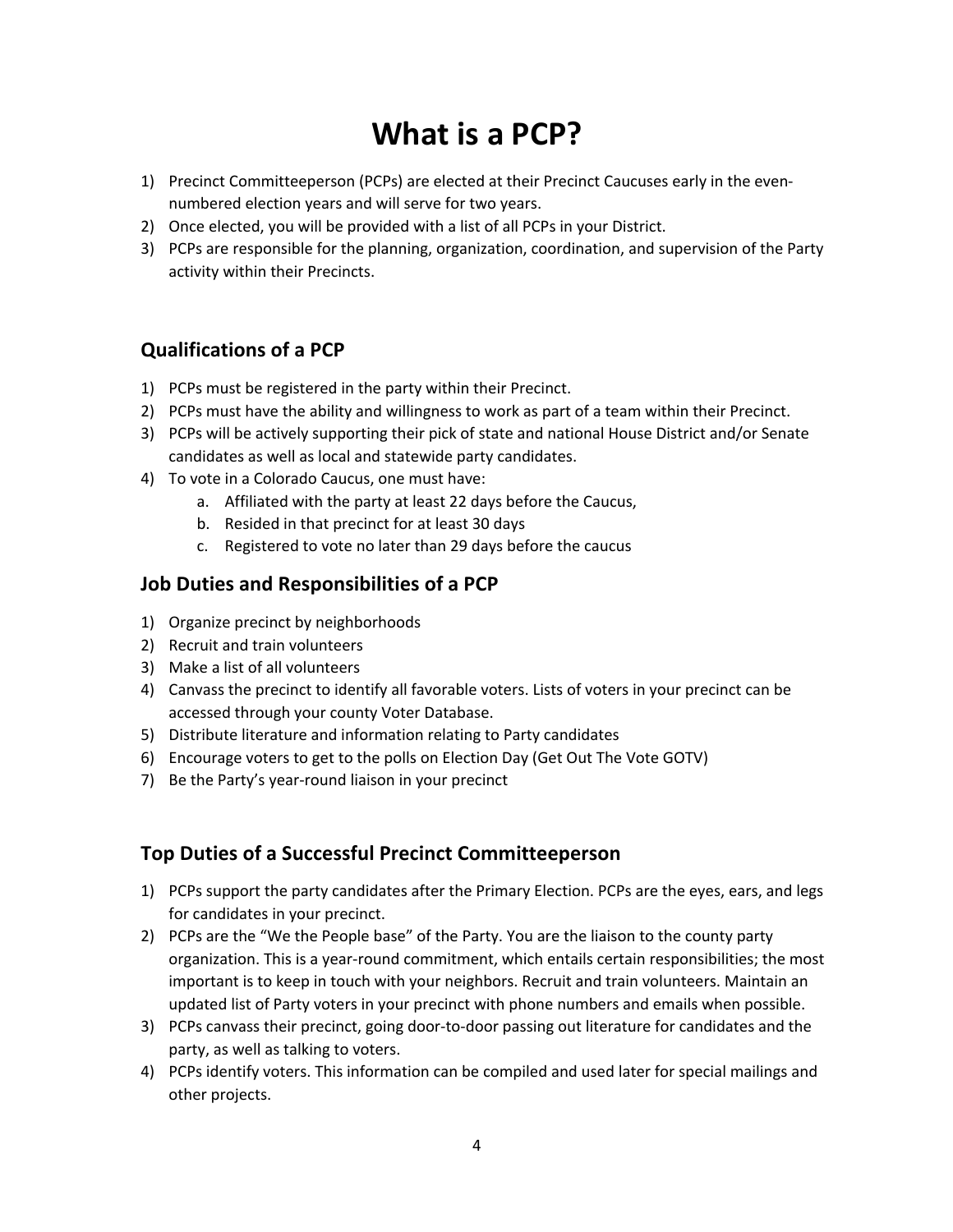- 5) PCPs help GET-OUT-THE-VOTE. Make sure voters turn in their ballots by Election Day is one of the most crucial jobs you have as PCP. GOTV (Get-Out-The-Vote) drives include phone banks and doorbelling.
- 6) PCPs run their precinct caucus.
- 7) PCPs may participate in fundraising activities. They may be asked to volunteer at events sponsored by the local or start parties.
- 8) PCPs may want to participate in local party clubs and associations.
- 9) PCPs need to be flexible. Use your best judgement to inform voters and get them to cast a favorable ballot for the party.

A few hours a month will allow you to build a relationship and rapport with your neighbors. By doing this, your neighbors will seek your advice on leading political issues and candidates. Since you will be able to provide them valuable information, they will contact you as they are preparing to vote or write to their representatives in government. In many cases, you will be the only direct contact the voter has with their candidates and elected officials – So remember to be positive and always put your best foot forward.

The tasks of the PCPs are spread out over the year, which will make each vital task easier to execute. You will find your work as PCP very rewarding as you meet volunteers and friends from your precinct and county, have the opportunity to attend many events, and fundraisers, and work directly with your candidates.

#### **What if my county government won't nominate me to be a PCP before Caucus?**

It is your Party, and you have the right to be a part of it! You will do the work of a PCP despite the Party trying to stop you!

- 1) Get a list of registered Republicans and Unaffiliated in your precinct from the county clerk's election office.
- 2) Go door-to-door in your neighborhood and your precinct, and talk to them about the importance of caucus
- 3) Hand out fliers
- 4) Have weekly/bi-weekly meetings about local and state issues with your neighbors and people in your precinct
- 5) Go to caucus and bring everyone you've been meeting with to nominate and elect you for a PCP position at said Caucus!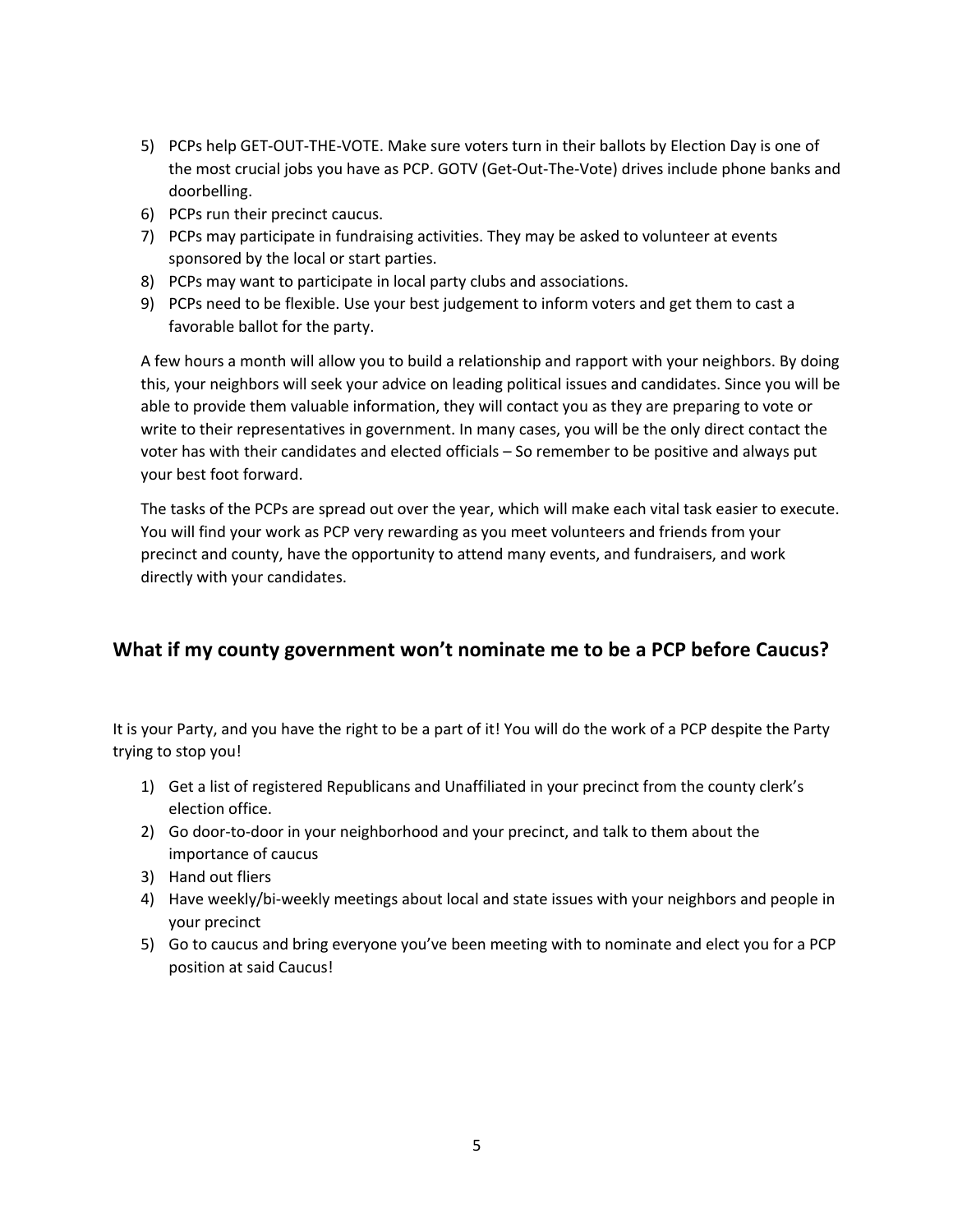# **Keys to Success**

## **Plan for Success**

#### **Build Your Team**

People are key to your ground game and the success of our ground game will determine the outcome of elections.

To be effective you need to build a team. Experience has shown that five team members produce real results.

#### **Recruiting Volunteers**

- Contact and invite your friends and neighbors in your precinct to be a volunteer
- Ask leaders in community
- Network with neighbors and friends
- Recruit those who have attended past Caucuses.
- Ask newly registered folks to the party to get involved
- Ask friends of volunteers
- Recruit those who have worked in past candidates' campaigns.
- Speak to and recruit volunteers from members of party auxiliary groups. E.g.: women's and men's clubs, young-teenage-college-age voters, and other affinity groups

#### **Volunteer responsibilities**

- Inform voters about Precinct Caucuses, voter registration, and voter service and Polling Centers locations
- Distribute candidate and party literature
- Encourage people to submit their mail-in ballots early
- Help GOTV on Election Day
- Encourage neighborhood events that promote relationships and friendships